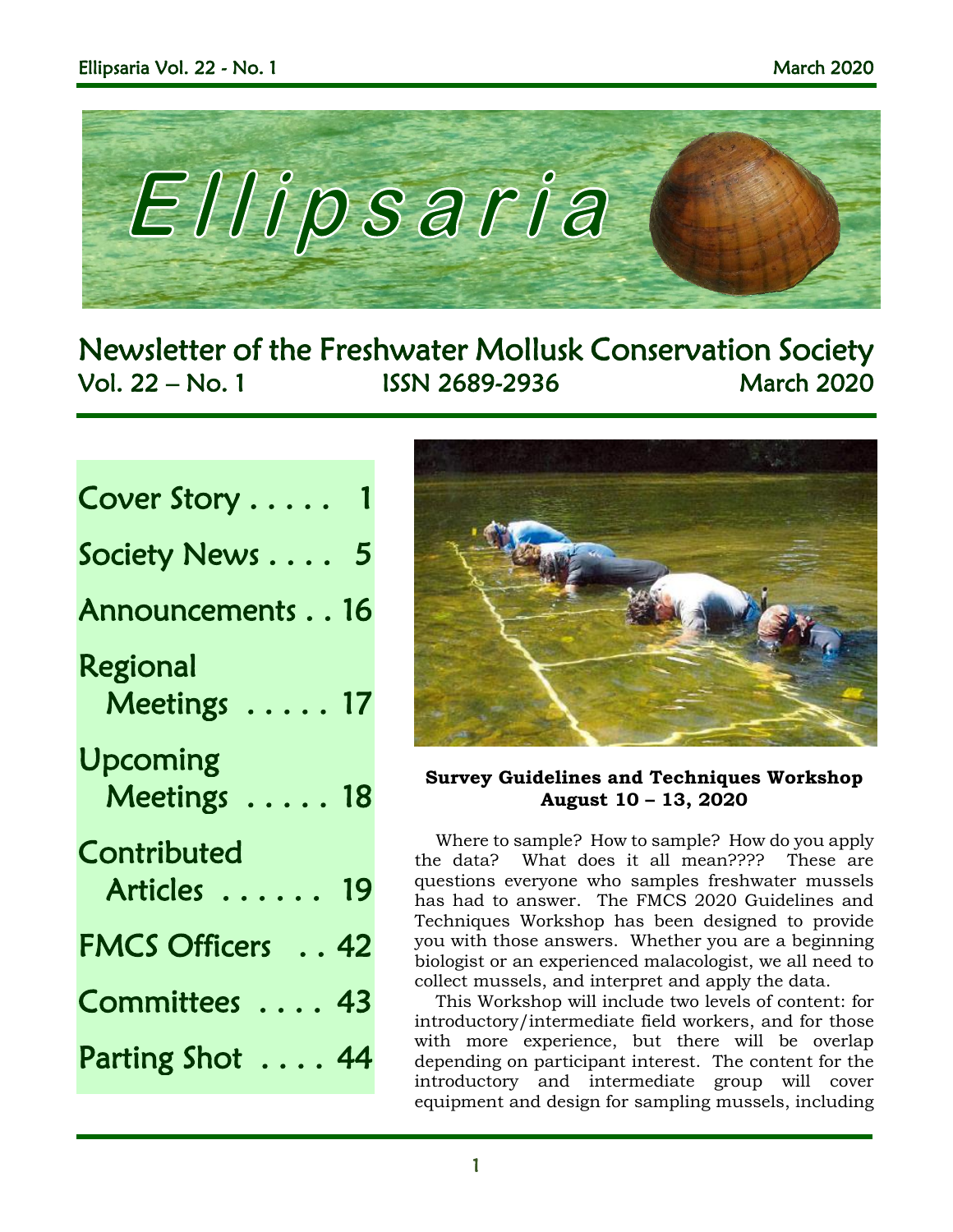## **Fine Scale Genetic Variation in a Population of Freshwater Snails**

**Robert T. Dillon, Jr.,** Freshwater Gastropods of North America Project P.O. Box 31532, Charleston, South Carolina, USA 29417 [dillonr@fwgna.org](mailto:dillonr@fwgna.org)

Studies of fine-scale allelic frequency variance in populations of land snails were influential in the development of the "Ecological Genetics" movement of the 1950s and 1960s (Cain & Curry 1963) and in some of the more important population genetic studies of the 1970s (e.g. Selander & Kauffman 1975). The phenomenon is surprisingly understudied in freshwater gastropod populations, however. Dillon (1988a) documented significant allele frequency discontinuity in a population of *Pleurocera proxima* inhabiting a 1,500 m section of Naked Creek, a tributary of the Yadkin River in Wilkes County, in northwestern North Carolina. This discordance was traceable to the waterfall undercutting a metal culvert, apparently constituting a significant barrier to dispersal.

The Naked Creek data set published by Dillon in 1988 was collected at a single allozyme-encoding locus (octopine dehydrogenase, Odh) from a series of four sample sites over a six-year period (1979 – 1985). The complete 1979 survey, however, included 16 loci, sampled from two additional sites extending another 2 km downstream in Naked Creek, corresponding to no obvious barriers, plus samples from sites in three small nearby tributaries. Although published in the Ph.D. dissertation of Dillon (1982), these data have not been widely available.

A complete map of the 1979 sample sites (including Sites 1 – 4 reported previously) is shown in Figure 1 with lat/long coordinates. Thirty snails from each of these nine sites were assayed for variance at the following allozymeencoding loci: Aspartate aminotransferase, Acid phosphatase, Fumarase, Glucose-6-phosphate dehydrogenase, Glucose phosphate isomerase, Hexanol dehydrogenase, Isocitrate dehydrogenase, Leucine aminopeptidase, Malic Enzyme, Mannose phosphate isomerase, Octopine dehydrogenase, 6-phosphogluconate dehydrogenase, Phosphoglucomutase, Sorbitol dehydrogenase, Superoxide dismutase, and Xanthine dehydrogenase. All methods employed, together with recipes for all buffers and enzyme stains, are detailed in Dillon (1982).

In addition to the Odh locus, polymorphism was discovered at a second locus, Mannosephosphate isomerase (Mpi). Results for (previously-reported) Site 4, plus unreported Sites 5 – 9, are shown in Table 1.



Figure 1. Sample sites for the 1979 population genetic study of *Pleurocera proxima* published by Dillon (1982).

Within Naked Creek, Odh allele frequencies at downstream Site 7 were significantly different from all other sites, with chi-squares between Sites 4 and  $7 = 18.72$ , between Sites 5 and  $7 = 27.19$ , and between Sites 6 and 7 = 6.00, all with two degrees of freedom. The difference between Sites 5 and 6 was also significant, chi square = 9.07. All these differences are attributable to isolation by distance (Wright 1943).